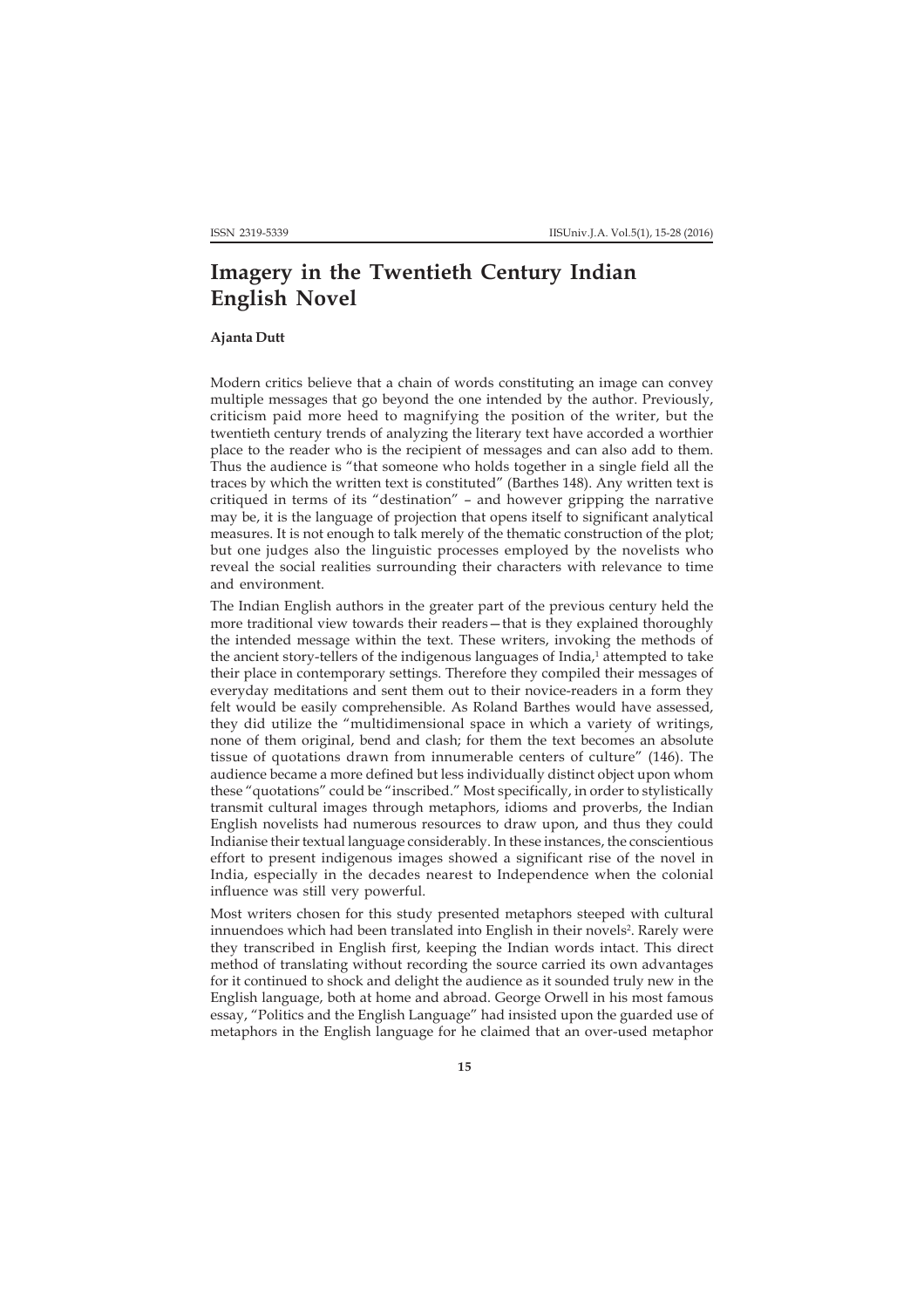could well become a cliché.3 Indian English authors circumvented this pitfall by taking the image straight from their native soil and transmuting it into the receiving language. Thus the direct translation of Indian words quite literally became innovative English, and was a method of culture transmission which other writers can even today simulate. When George Steiner further affirms the attributes of such translation as a linguistic instrument, he perceives that "every language offers its own reading of life. To move between languages, to translate, even within restrictions of totality is to experience the most bewildering bias of the human spirit towards freedom" (497). It is this level of freedom that Indian writers have sought when writing their novels in English.

These writers certainly experimented with English rhetoric to see if it could be fashioned to reflect their native areas of discourse. As exemplified by Chinua Achebe regarding Nigeria culture, metaphorical language can be an essential medium of an indigenous writer's contribution to the English language, without compromising English syntax. Achebe demonstrates this in his own novel *Arrow of God* where he assigns a deliberate strangeness to the rhetoric. Therefore the Chief Priest explains why it is important that his son be sent to church after the coming of the new religion:

> I want one of my sons to join these people and be my eyes there. If there is nothing in it you will come back. But if there is something there you will bring home my share. The world is like a Mask, dancing. If you want to see it well you do not stand in one place. My spirit tells me that those who do not befriend the white man today will be saying *had we known* tomorrow (55).

In a later critical comment, Achebe refers to himself and describes how he might have written this very paragraph in Standard English:

I am sending you as my representative among these people—just to be on the safe side in case the new religion develops. One has to move with the times or else one is left behind. I have a hunch that those who fail to come to terms with the white man may well regret their lack of foresight (62).

What Achebe proposed is exemplified by Meena Alexander in her novel *Nampally Road* (1991) where she presents the distinction between a culture specific and a general, non-specific metaphor. She shows that an ordinary citizen's view of corruption is rife in post-colonial India and speaks of the parallel black economy that is carrying the country to its doom. In the first instance, the narrator cites Durgabai who draws a likeness between corruption and the poison contained in the hoods of the mythic serpent Kaliya. Durgabai announces, "I am waiting for Lord Krishna. He must press his tiny feet on Kaliya serpent, subduing it. How else can all this poison be spilled out?" (Alexander 18). This implies that an optimistic Indian continues to hope that there will be strong political leadership to crush the exploitation rampant in society. The vision of Krishna stamping upon Kaliya serpent conveys this message highlighting too the devoutness of the speaker in modern times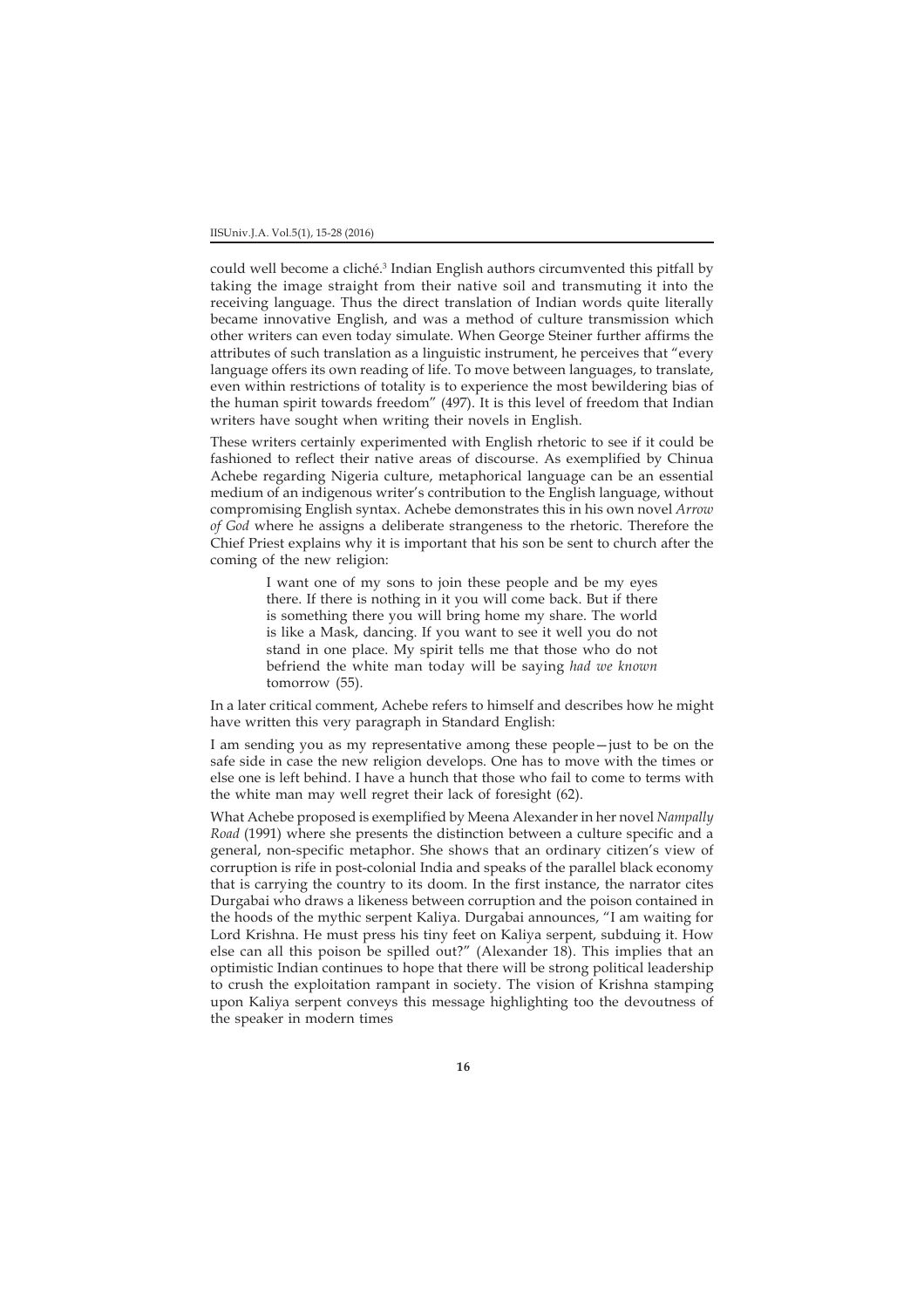For the general, non-specific image, Alexander writes about the processioneroding motorcycles that appeared in a straight line: "The first one buzzed like a gnat, its black body gleaming, headlights glinting in the heat" (7). The metaphor regarding the Kaliya serpent is obviously Indianised as it re-iterates a religious legend that Indians are usually familiar with. In the metaphor describing the motorcycles, there is nothing culture specific in the shiny body of a machine being likened to an ordinary insect.

In the same manner, other Indian English authors set up transactions with their readers which carry social influences from the regional languages. As critics have claimed, some of these transactions may require *a priori* knowledge (Rosenblatt 34-35). However, the beauty of a metaphor is that it implies messages beyond those the writer may create, and readers can indulge in their own interpretations through the act of reading. Dupery also notes that the stylistics of writing is dependent on the function of visual images and the understanding of what is being represented: "the metaphorical wins over the literal; the supplement over the origin; the copy over the original; the theatrical or ritual over the real… of course the hierarchy is entangled, but with itself" (118). In this paper, one representative novel of some major Indian English authors from the 1930s to the 1990s have been analyzed for the manner in which they have used imagery portraying Indian culture, supplemented and entangled in the standard structures of the English language.

In speaking about linguistic conservatism versus stylistic innovation in the use of imagery, Indian novelists present the English idiom at its best. Yet they frequently insert Indian metaphors which incorporate cultural signs, tropes and myths that are specific to the subcontinent. Traditional, culture specific imagery revolves most predominantly around legends, religion, the gods and the demons through which authors discuss conservative principles and the norms of society binding Indian sensibility. Thus when he describes beauty of the mountain ranges in *Two Leaves and a Bud* (1937), Mulk Raj Anand writes of a credulous woman who believed that "the silver light reflected by the snow was the angry glance of the great god Siva" (10). In a similar religious vein a couple of decades later, Manohar Malgonkar's narrator speaks of his mother's alcove temple in the novel, *The Princes* (1963). Her goddesses were "the seven satis in the family, the Maharani's …who had immolated themselves on their husbands' funeral pyres" (23). Around the same time in *The Cat and Shakespeare* (1965), Raja Rao recalls the long story of a hunter and the "bilva leaves" sacred to Lord Shiva (7-8), while Anita Desai discusses the bleak chances of survival for the Urdu language against that "vegetarian monster" Hindi in her book, *In Custody* (1984; 15).

Following the same methodology, Shashi Deshpande's heroine in *That Long Silence* (1988) thinks of Sita, Savitri and Draupadi from the Indian epics simultaneously, for they all share uncomplainingly in their "husband's travails" (25). These Sanskrit myths deepen the state of confusion for the otherwise modern protagonist, Jaya who speaks ruefully of Maitreyee, yet another woman from Hindu mythology: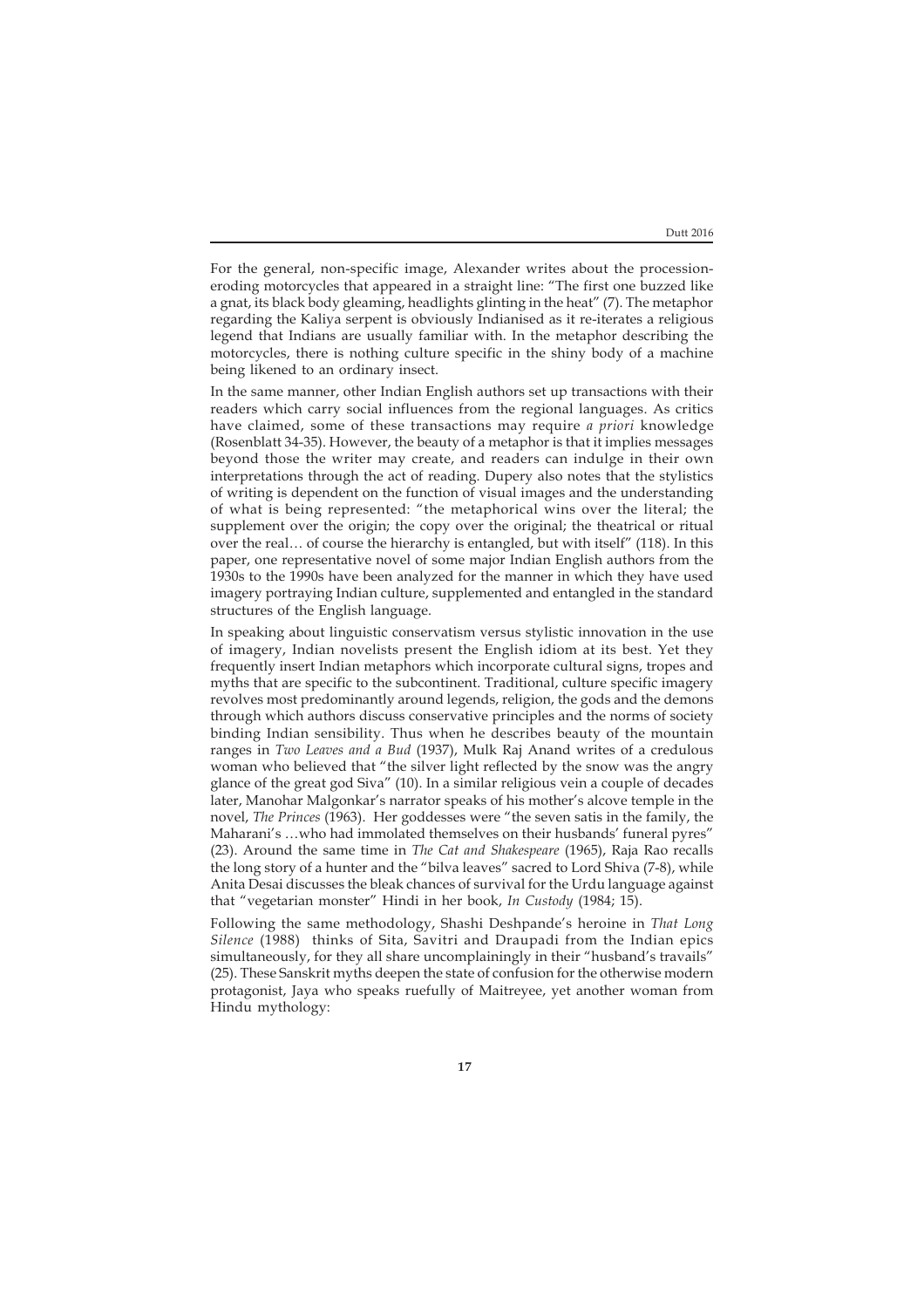[she] so definitely rejected her philosopher husband Yajnavalkya's offer of half his property. 'Will this property give me immortality?' she asks him. ' No,' he said, and she immediately rejected the property. To know what you want…I have been denied that (25).

Are each of these women—the author, narrator and mythical character questioning their own identities too? Such a culture specific chain of references linking Maitreyee to the others including Jaya, transmits to a universal audience the conflict that a woman—any woman—faces within herself. Time, past and present, offers little contrast as she tries to fulfill the idealized concept of her role as wife that is of paramount importance in Indian society.

As a complementary note to the position of women in the Indian English novel, we see her male counterpart in *Mano Majra* or *A Train to Pakistan* (1956). In this novel that goes back to the Partition, Khushwant Singh portrays the male dominated society of a little village where a group of dacoits mock their friend, Jugga who refuses to join them in their nocturnal adventure. They denigrate Jugga's manhood, advising him to "[w]ear these bangles and put henna on [his] palms" (10). He has fallen in their eyes; so metaphors related to feminine attire as part of the larger one of clothes establish this individual's nebulous identity, at least in the early part o the novel.

Good looks and physical appearance in Indian culture is as problematic as identity, and more so because they are intrinsically related to prejudice. In *The Golden Honeycomb* (1977), Kamala Markandaya while comparing the camellia hues of the queen's countenance to the "nodding English roses" (i.e. the British ladies), deems that colonisation has asserted the superiority of a rosy complexion. She comments ruefully, "Into a country already obsessed by colour a new dimension has been added" (20).

Ruth P. Jhabvala, who married into an Indian family, takes an outside-insider's view of India. She sees chauvinistic men joking through similes related to women and child-bearing. "Like a pregnant woman in the last month he looks!" she writes in *The Nature of Passion* (1956; 24). With her keen sense of observation, she presents the Indian prejudice of the new-born baby who is proudly proclaimed as "[f]air as a Kashmiri girl" (23). In the same decade following Independence, Bhabani Bhattacharya in his novel *He Who Rides a Tiger* (1956) also indicates that Kalo is pleased that his daughter is not dark like him but "[h]er complexion became even more fair than at her birth, like carved ivory…" and the eyes in heightened contrast had "a collyrium blackness" (10).

 Meena Alexander shows that the Indians find beauty in rosy cheeks that are like apples from the Gulmarg Valley of Kashmir (19). In *The Shadow Lines* (1988), Amitav Ghosh chooses to describe the glossy black hair that Indians love by giving it an exotic hint. It is a screen hanging over the shoulder like "the headdress of an Egyptian frieze" (12). It is to be noted that this image recalls another ancient culture as this part of his narrative is concerned with the imaginative configuration of an English woman called May.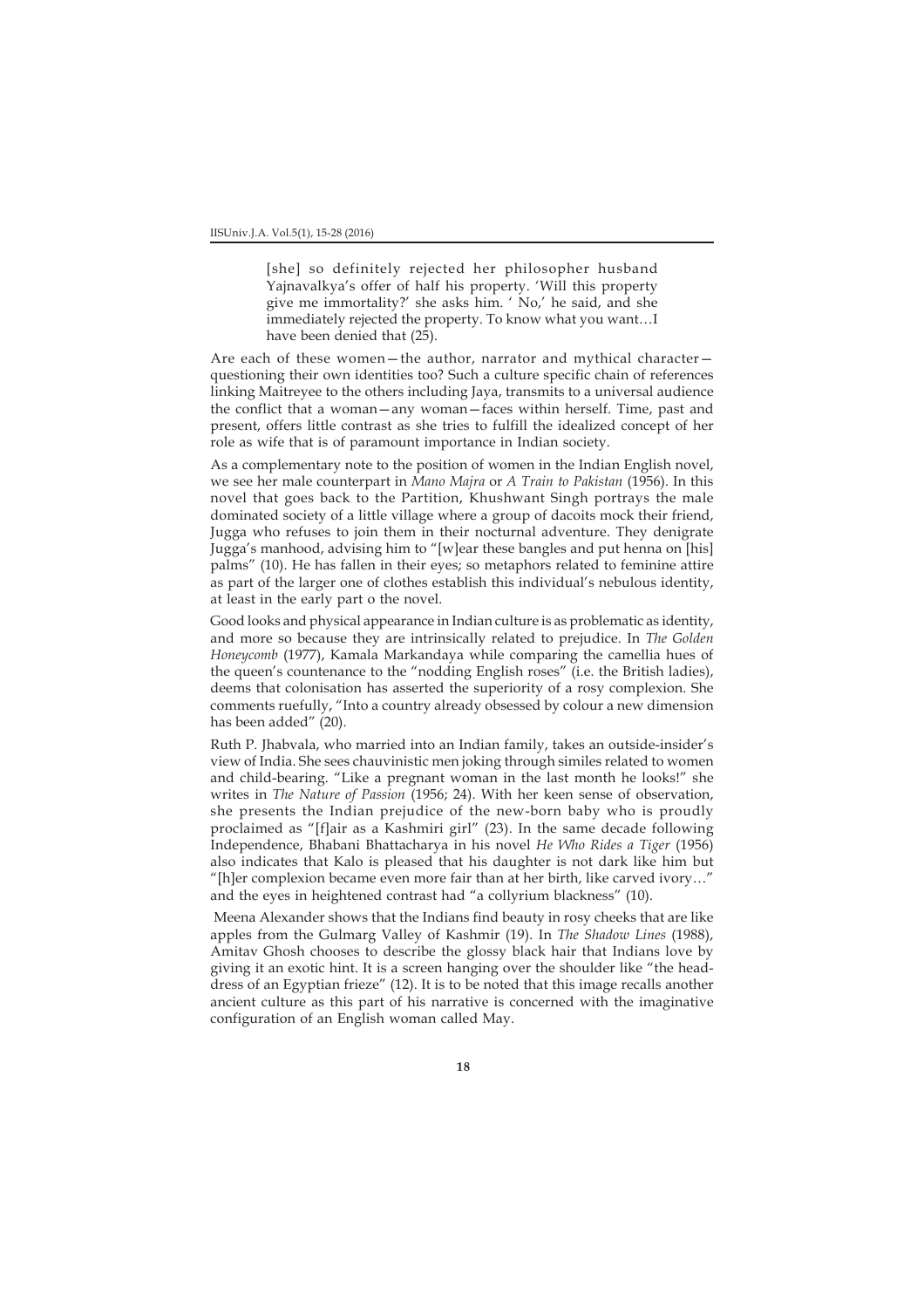Dutt 2016

The clothes imagery is enhanced in the case of Ila in *The Shadow Lines*, where Amitav Ghosh lays the foundation for her uncertain Indian status by imagining her in "a simple white sari with a red border, like any Bethune College girl on her way to a lecture" (18). This is an image wrought in fantasy for the totally westernized Ila who is incidentally the most travelled person in the novel; but she has lost any real roots she may have had with India. She does not know any more which country she can call her own—India or England. This entangled image is present in every Indian English writer's own task in fashioning the English language to carry an Indian identity.

Bharati Mukherjee echoes Ghosh's concept of a similar world where the national boundaries are disappearing in cross-cultural interaction. With her inverted vision of looking at American culture through Indian eyes, she offers a refreshingly contrastive image in *Jasmine* (1989), where the protagonist, Jasmine comments that she has given her lover Bud "a new trilogy to contemplate: Brahma, Vishnu and Shiva. And he has lent me his: Musical, Brock and Gibson" (6). The trilogies presented here are certainly stark opposites—moving from the religious to the revered, from the classical to popular culture.

Both Shashi Tharoor and Salman Rushdie use culture specific metaphors to attack the political environment of India. Tharoor, in his masterpiece, *The Great Indian Novel* (1989) describes economists and intellectuals who speak of India as a developing country. Tharoor condemns them as being "the kind of fellows who couldn't tell their kundalini from a decomposing earthworm" (17). In the same manner, Salman Rushdie, in his allegorical novel, *Haroun and the Sea of Stories* (1990), hits out at Khattam-Shud, a political dictator who is the Arch-Enemy of all Stories, even of Language itself. He is the Prince of Silence and the Foe of Speech. And because everything ends, because dreams end, stories end, life ends, at the finish of everything we use his name. 'It's finished,' we tell one another, 'it's over. Khattam-Shud: The End'" (39).

As the dialogue structure is very controlled or even restricted in the Indian In the Indian English novels of the twentieth century, use of culture specific proverbs is also rather limited. Bhabani Bhattacharya, however, employs many such typically Indian proverbs and vernacular idiomatic images in translation*.* The protagonist Kalo arouses our sympathy when he speaks of his daughter's "shrimpy" leanness while he is a "brute of a father," bulky as an elephant. Typical of the rural setting, the common people in this novel "toil like a peasant's bullock" (24). Animal imagery is common with other writers too, so Singh compares a woman's eyes to that of a gazelle whereas Raja Rao gives the cat-like qualities of a woman a primary place in his novel. By comparison, the image of bullocks tethered to a cart is quite specific to India.

The Indian English writers do give their metaphors an earthy touch, culling them straight from the soil which gives them their vitality. Kamala Markandaya describes a trader smelling like his own grain-shop in *The Golden Honeycomb* and Bharati Mukherjee sees the grotesque gnarled trees of the village landscape as "she-ghosts" of old women who are guarding her heroine, Jasmine (2).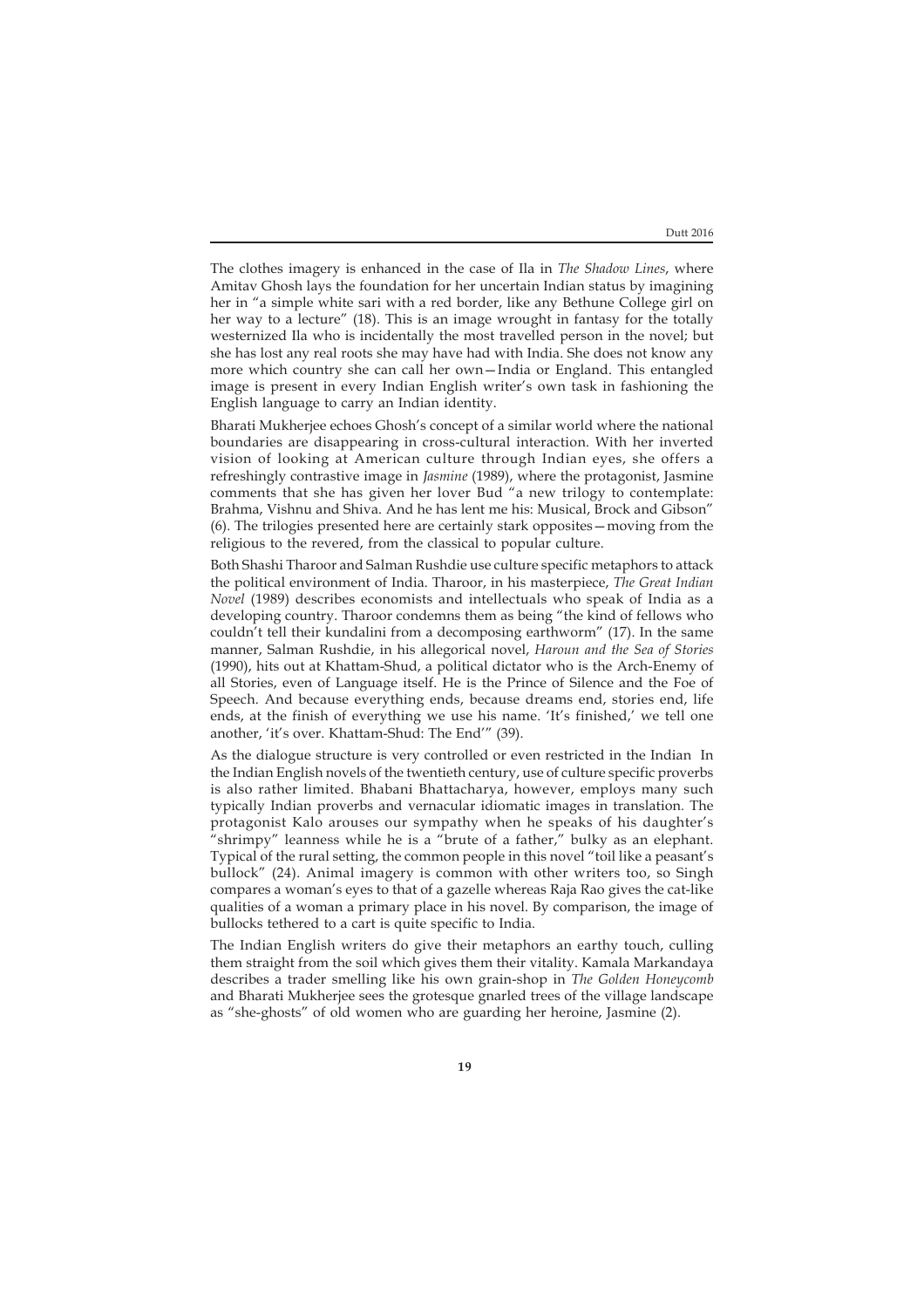Ian Ramsey has called metaphors the "basic currency for mystery" through which writers can articulate their imaginative insight and elucidate that which is mystifying about life. This should be a useful tool for the Indian English writers to sustain the mystic aura surrounding India, especially as desired from a western audience. They can also promote the overlay of one linguistic image upon another, combining the spirit of each language to bring a uniqueness of flavour. Most Indian images in the English language remain distinct as they are clearly translated, and may not get completely assimilated in the language of the text.

Culture specific imagery is usually thoroughly explained in the text. For example, Malgonkar in his book *The Princes*, describes the formalities of Arab hospitality between host and chief guest through a dining event where the father offers his son the eye carved out of a roasted animal (35). The conversations that precede and follow the occasion spell out the fact that this is a rite of passage reserved for young men who must prove their mettle by chewing the unseemly morsel without a grimace. The episode gains dramatic importance as the emotions described lay bare what could have been kept mysterious. The metaphor of host and guest being conferred upon father and son in this grand moment of 'coming of age' is further demystified because the emphasis is upon storytelling. The image is not expected to create an environment of disgust. The writer controls the interpretation as the audience plays a less active role in the exposition of this message.

Sometimes there is a lack of completion about these Indian metaphors as they are so distant from each other in the text. They are like separate little island washed by the grand idiomatic waves of English rhetoric. For instance, in Markandaya's novel *The Golden Honeycomb*, the English Envoy singles out the man chosen to be ruler with the following words: "You bear the *star* on your *forehead*…. None care to work against destiny" (10, emphasis added). The Indian concept of an individual being a puppet in the hands of the Fate as inscribed upon his forehead at the moment of his birth is an idea immediately comprehensible to an Indian reader. The significance needs no explanation. The continuity of this thought, however, is broken by other general images that come before and after. Just prior to this, the Envoy had been likened to a barometer and Markandaya concentrates upon the logic of this figurehead for the State by explaining that the choice is simply made to provide "a sop with which to calm *vox populi*" (10). Not only is the Indian concept of the 'star' oversimplified by its explanation of destiny, but it is also merged into a turn of events dictated by British pressures. Among the three images presented in quick succession—that of barometer, star and a sop—the one involving the barometer is the most striking and innovative one, while the Indian 'star on the forehead' remains somewhat obscure.

Anita Desai and Bharati Mukherjee in their novels also have repeated metaphors for the comet and the third eye, which are related to fate and destiny like Markandaya's star. Raja Rao has the most prolific number surreal and therefore, different cat-metaphors in his text; but he makes them so ponderous and obscure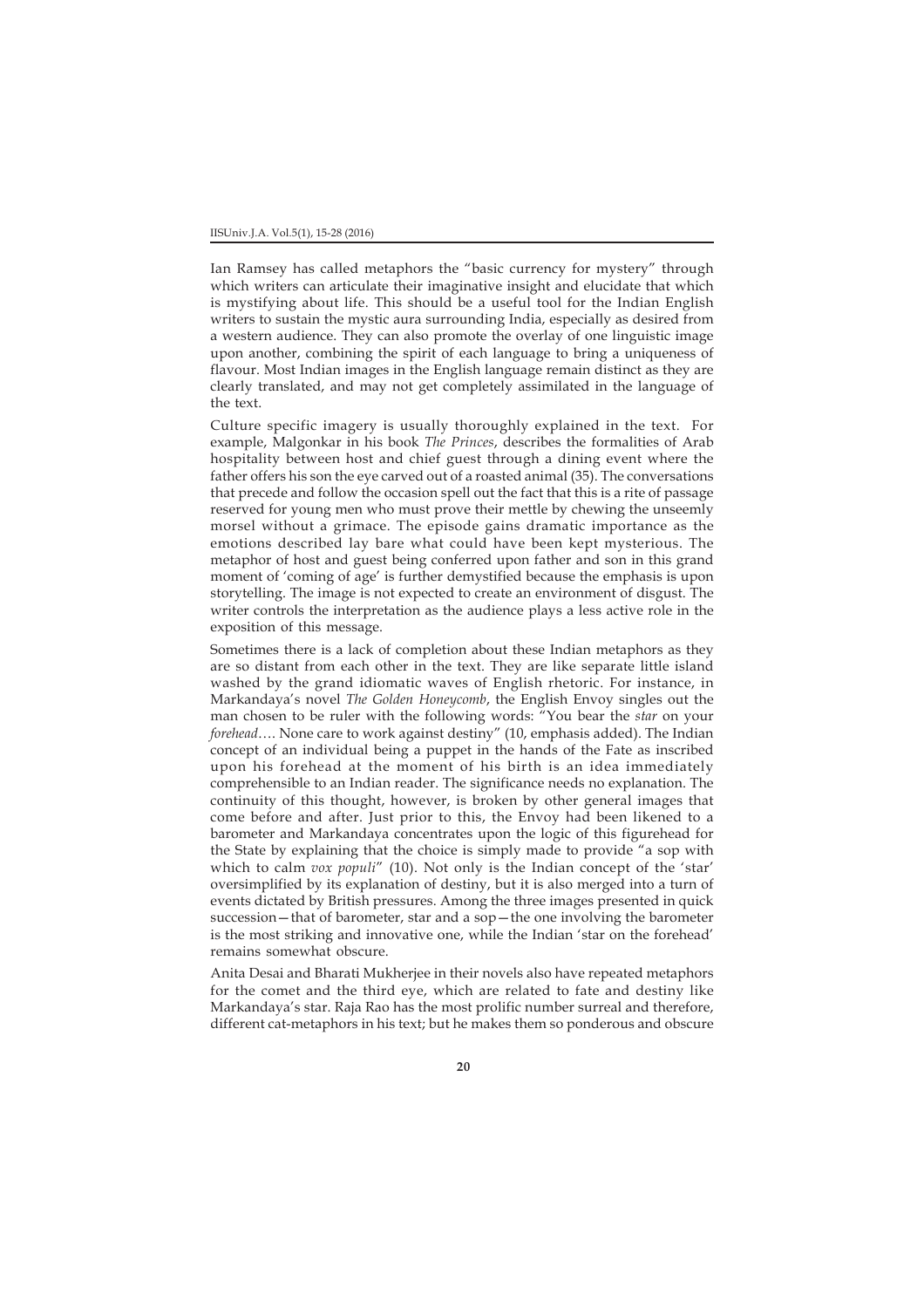that they do not afford much enjoyment to the reader in terms of rhetorical language.

Indian English writers confine their images to description and general narration, but do not bring them into conversations. Thus the metaphors form the language of thought and not the language that the characters speak which remains almost entirely British in its composition. The authors concentrate upon the plot and mechanisms of story telling and believe with F. Kermode that a successful novel is dependent on a language that is comprehensible to many. As that choice in the previous century was so obviously pristine English, it brought in its wake a vast store of imagery from the language bestowed by the colonisers. There is only a brief scatter of Indianisms, especially in the earlier decades of Indian English writing, to lend these novels an aura of cultural reality. Experiments with language had been born, but were not as prolific as it now is in Amitav Ghosh's Ibis trilogy, especially *Flood of Fire* with its different linguistic patterns going beyond India into China.

The writers created an Indian environment through description. It is perhaps difficult to capture an Indian voice when the British tones of the English educated Indians, many of whom had actually studied abroad, intersected their novels repeatedly. The writers are present in their novels through their narrators who often employ the first person mode of storytelling. This guiding narrative 'eye' ensures through timely interventions and explanations that Indianisms presented in the text do not confuse a primarily international readership. The assimilation of the British tone is moreover indicative of the strong forces of English education that were adopted thoroughly by India's English-speaking discourse community. The Indianisms adapted into the texts were often instituted by British authors like Rudyard Kipling and E.M. Forster when they wrote about India. Thereafter the same norms were followed by the Indian English writers.

Cultural imagery became the process of colonisation in reverse because it was a conscious attempt to transpose native pictures into the novel, in order to acquaint readers abroad with what was still unfamiliar to them—but that too, in very limited measures. As language always incorporates changes from the environment, the twenty first century may see more of cultural rhetoric with non-explanatory native images being employed with greater abandon than in the previous century. Global employment and large scale travel has already started to play a role in this phenomenal diversification among the educated elite.

The precise, often very attractive use of the English language by the Indian authors shows the extent to which the language was internalized, and how its creativity was controlled by the dominating tongue. Imaginative thinking was moulded to the British ways of expression. Thus Edward Said's analysis for the intrinsic meaning of orientalism holds true for this linguistic power balance that has existed in the rise of English novel in India—from before the Independence till many decades later. As Said claimed:

> There are Westerners and there are Orientals. The former dominate; the latter must be dominated, which usually means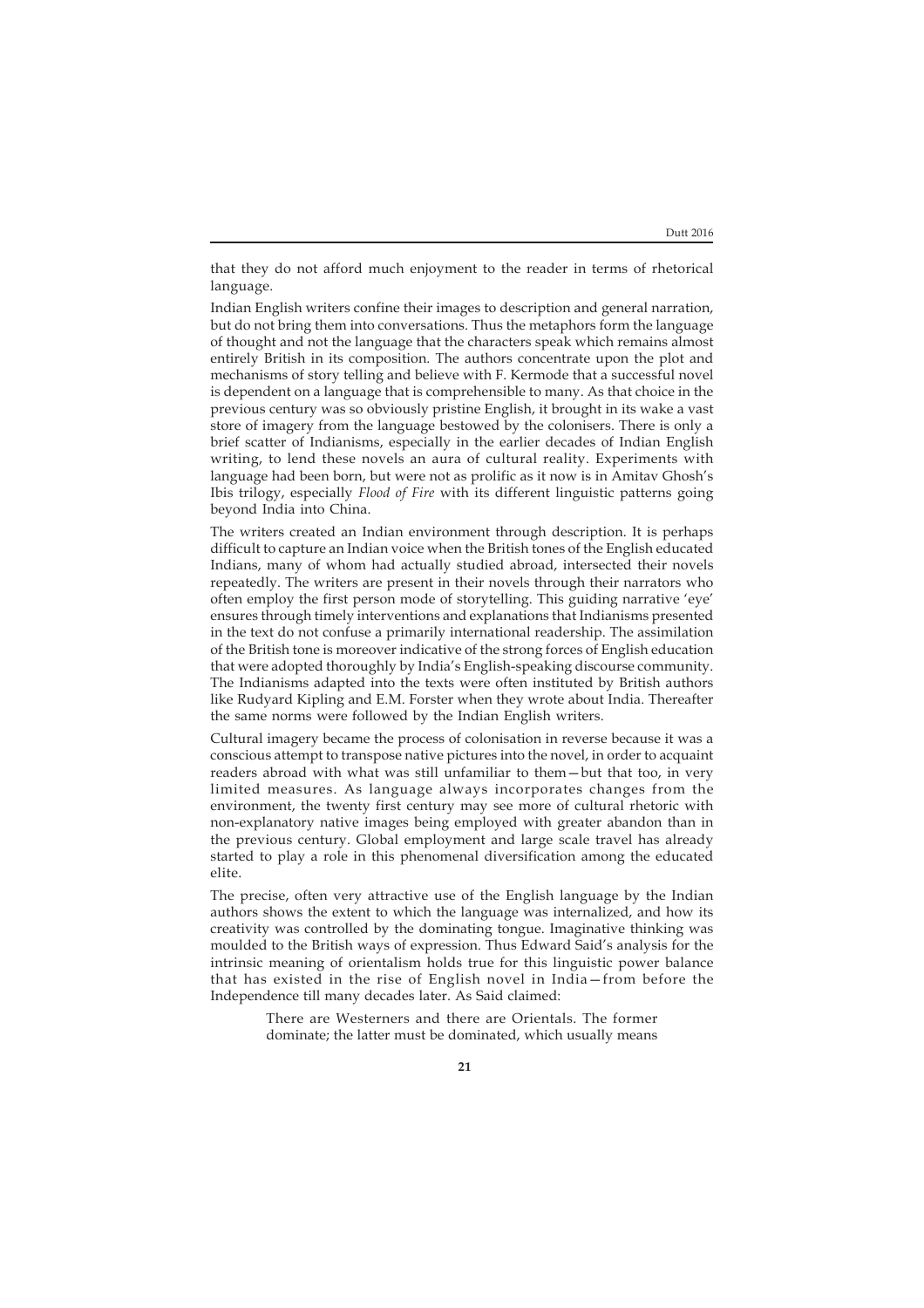having their land occupied, their internal affairs rigidly controlled, their blood and treasure put at the disposal of one another Western power" (36).

It is important to note that Indian English texts provided a plethora of chaste linguistic images that showed a familiarity with life and culture in England. They concentrated upon expositions of the colonial role that the English played in India such as in the tea-gardens of Assam. When Mulk Raj Anand describes the planter's bungalow as a highland castle and says it was built of wood in "the style of the pavilion on the race-course at Epsom Downs," it is perhaps with unconscious pride that he reveals his distinct knowledge of England to his readers (16). Furthermore, he describes a drawing room filled with hunting trophies interspersed with an array of European furniture that were "reminiscent of an antique shop opposite Harrods" (18). The saving grace is that an Englishman in the text is making these comments and not the writer himself.

Bhattacharya tries to mix cultures as he remembers World War II into which Indian was thrust by sheer dint of being a British colony. The author forces pride of his national heritage onto this "mighty war, like the one the epic Ramayana described. Western man had found the buried secrets of ancient India's arms and weapons." (19). He draws parallels with those ancient, even magical, arms and armaments that he likens to modern cannon-balls and missiles. He pays tribute to a young girl's beauty in language that closely resembles Shakespeare's: "Laughing a maiden uncovers a part of her that should be hidden! A maiden is safe only in gravity's cloak" (20).

For his part, Malgonkar describes the palace architecture that combines styles from "both the East and West, and which turned out to be a nightmarish grafting of a maze of turrets and domes on an ornate and quite hideous Victorian edifice of arches and corridors…" (37). At a more mundane level, Khushwant Singh focuses on trains and rail-roads, another gift of the British Raj to India. The railroad symbolizes the macabre and violent Partition of India that the colonisers left behind. The divide-and-rule policy of the Imperial government became the rule of divide-and-leave. Besides mirroring the unleashed violence upon a political space, Singh's novel also unleashes the chaos of identities and confusion that language grafting can bring to the problematic socio-economic status of an indigenous people displaced in their own land.

Therefore, Singh describes a garden that is like "a pancake of plastered mud" at a time when most Indians would not be aware of what a pancake may be (17). If he had wanted some native variety of a floury snack, he could easily have found one; but he deliberately did not name it. It is his foreign readers who are given a pithy pen-picture of the Indian landscape through the metaphor of a pancake. Even Raja Rao who has more culture specific metaphors than most writers of his times, resorts to a much used English proverb to coerce his protagonist: "Let's begin buying this house…. A bird in hand is worth two in the bush" (20).

In *A Passage to India* (1924), British writer E.M. Forster lets Dr. Aziz speak idiomatically to Mrs. Moore when he discovers that they each have two sons and a daughter. But Dr. Aziz makes a mistake when he exclaims that Mrs Moore and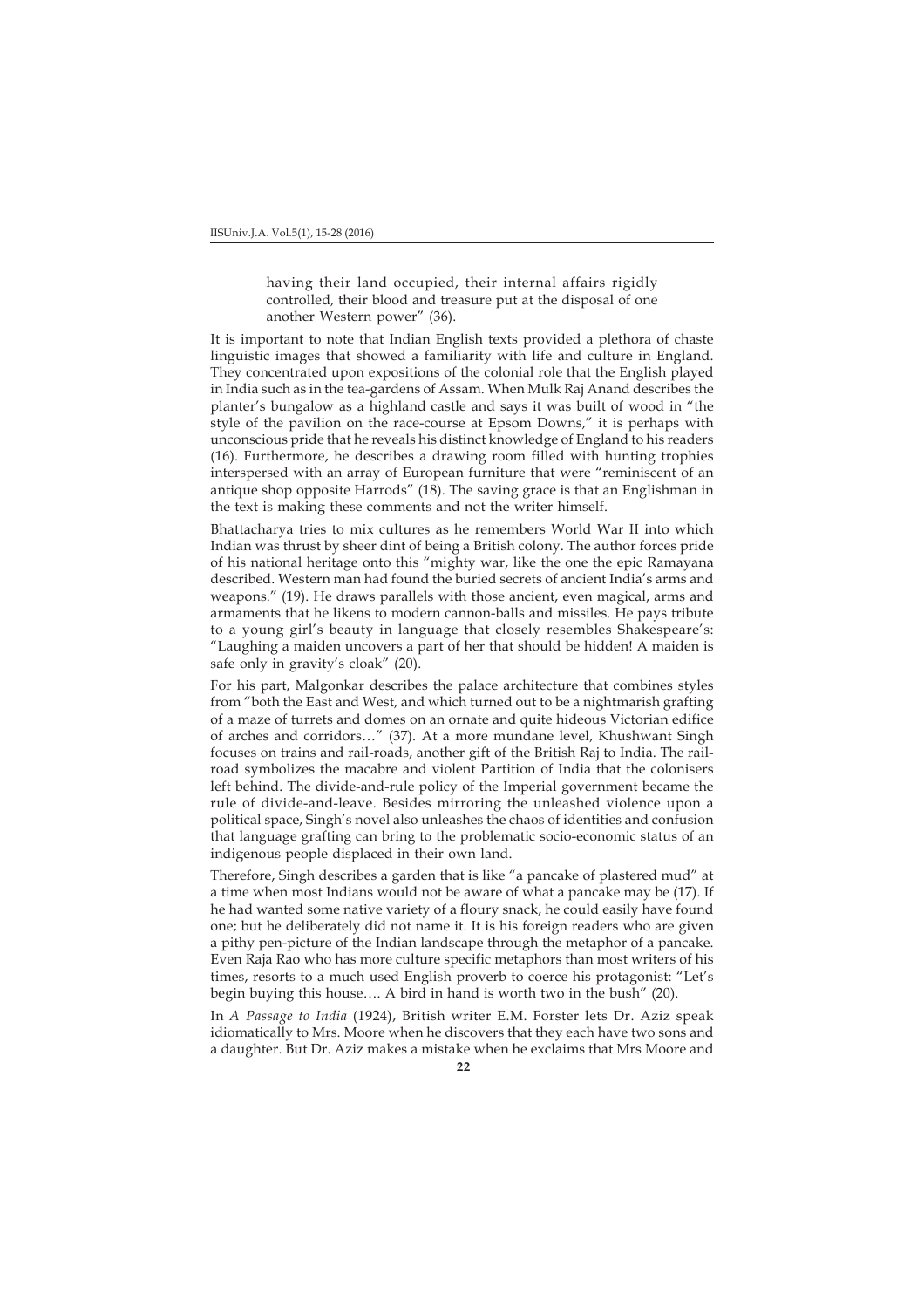he are "in the same Box" (21). Indian authors rarely allow this kind of linguistic mistake to happen in their novels. For example, Markandaya combines the concept of sugaring the pill with the view that the British rulers are past masters in the act of puppetry. There is deliberate word-play in this complex imagery:

> …a puppet may found a dynasty, but the dynasty has to be consecrated by the British presence…. The presence of the nativeborn Minister is to sugar the foreign pill (13).

A few pages later, when education for the prince is under consideration, the author writes, "The pill, which is reserved till later, takes the form of an English tutor" (17). There is no mistaken substitution of the word 'tablet' for 'pill' as Forster deliberately ensures with 'box' instead of 'boat.'

The Indian writer shows herself in absolute and sophisticated command of the messages she wishes her metaphors to carry. In fact, Nayantara Sahgal takes her boat-metaphor one step further by letting the party guests protest that Sir Nitin is "putting us humans in the same boat as vegetables" (35). There is humour in the statement that the guests are being de-humanized by having to travel in a craft which is far below their status. Similarly Shashi Deshpande invests into an English idiom her own small protest of the trodden worm turning. Her libertyseeking heroine later admits that she had never really been the proverbial trodden worm.

Rushdie of course plays several games with the British idiom when he allows Haroun and the Water Genie, Iff to get into an argument. Iff demands that his Disconnector be returned to him with the words, "party's over, fair's fair." (56). He asserts that Haroun's father has not lost his gift of story-telling but discontinued the service—"thrown in the towel;" Haroun then retorts that it is all a mistake because "you're up the spout, you've got the wrong end of the stick" (56-57). The raciness of Rushdie's style is Indian; the chain of images is English.

The Indian writers use English rhetoric precisely and quite naturally; in fact their English imagery is usually more creatively employed than their Indian metaphors. This is often evident when Indian images are followed by copious explanations that show a self-consciousness bordering on awkward use of the language.

The British imagery often serves the Indian-English text better than the ones transmitted from any regional language. The language emphasizes the colonial influence even without reference to its actual presence. Thus Nayantara Sahgal in *Plans for Departure* talks about the "gaudy buccaneering days of the Company Bahadur [which] had at least breathed life instead of rules" (27). In *English August: An Indian Story* (1988), Upamanya Chatterjee contrasts a similar image with his hierarchical structure of district administration, "a British creation," "imitative" and "a bequest of the Raj" (10). Between them, these two authors capture the slow, insidious process that colonization was. Yet it had sunk so deep, it could not simply be ousted from the system after the Raj ended. Of course, Chatterjee consolidates his argument by saying that the English language is one such bequest that will not stand for rejection or removal.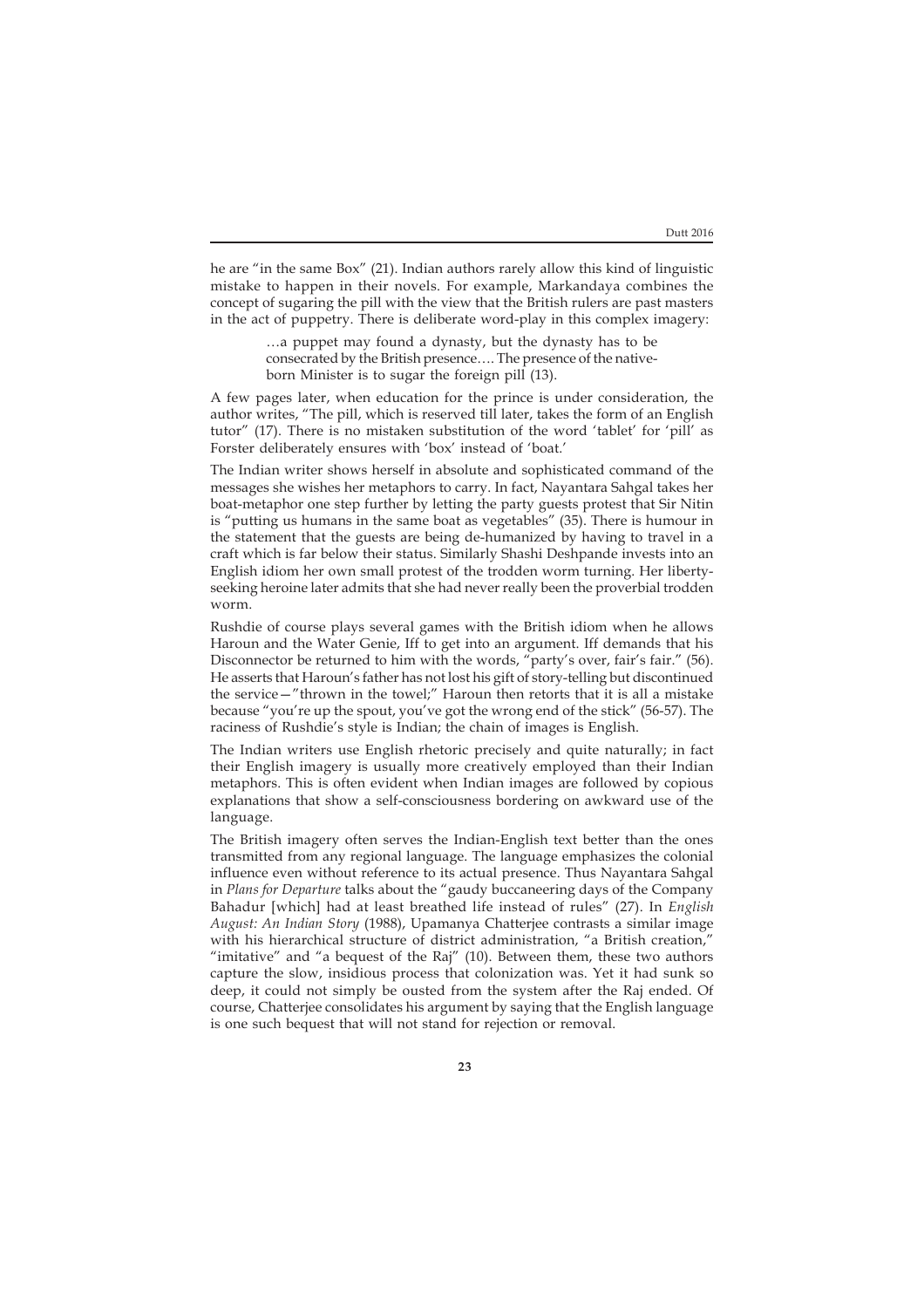In *The Shadow Lines*, Ghosh deals with a kind of distancing imagery where elitist thought agrees with Western sentiments. It matters little that two Indians are talking—the Western point of view is apparent in one friend's invective to another: "stop carrying on like a third world tapioca farmer" (21). Mukherjee's *Jasmine* actualizes the American gaze of Bud who sees Asia as nothing more than a "soyabean market" while the agency is "charmed by the notion of Bud's 'Asian' wife" (11). Both writers gather together the folds of what the first world expects the third world to be—backward, but exotic.

It remains for Tharoor to make a final comment in *The Great Indian Novel,* spoken in the imperious, yet cynical tone of the colonisers: "Basic truth about the colonies, Heaslop. Any time there's trouble, you can put it down to books…. If ever the Empire comes to ruin, Heaslop, mark my words, the British publisher will be to blame" (38). Ironically perhaps, the Empire cannot come to ruin for the colonised have struck back from within the fetters of a foreign tongue, appropriating the language as its own, although it has imprisoned steadily and irrevocably, the linguisitic elite of India. If the British publisher is to be blamed, the Indian English writers can take some of the 'blame' too. That is the way they got access to a world of literature which prompted and promoted their own novels, while keeping them bound to linguistic conservatism in their use of the English language.

The East-West encounter has caused a problematic identity for Indian writers of the English novel and they have repeatedly debated the question in various ways.4 Writers are fascinated with the concept of names and naming, symbolic in terms of identity. Thus the messages attached to a name continue as a leitmotif, threading together most of the Indian-English novels cited here. Salman Rushdie makes a most insightful declaration in *Haroun and the Sea of Stories* when he writes:

> To give a thing a name, a label, a handle; to rescue it from anonymity, to pluck it out of the Place of Namelessness, in short to identify it—well, that's a way of bringing the said thing into being (63).

Perhaps that is why the writers conscientiously translate the Indian names of their central characters in most of their books and reveal their meanings to a foreign audience. They attempt to make their characters more real by investing in them this deeper sense of identity that will metaphorically spill into the English text along with its Indian context. As most names in India have a meaning, these novelists have a wealth of images to choose from. The novels and the literature itself is rescued from 'namelessness' that surrounded it in its early days.

Bhabani Bhattacharya opens his novel with his metaphor of a name. He explains that Kalo is called so because he is black in complexion. Of course, the man is delighted because he has been "paid" a beautiful name for his lovely daughter: "Chandra Lekha, the Moon-tinted One" (1-3). In fact, the priest warns him that there is a social status ascribed to names with such distinction, and the novel's entire movement thereafter exposes the rawness of class and caste connotations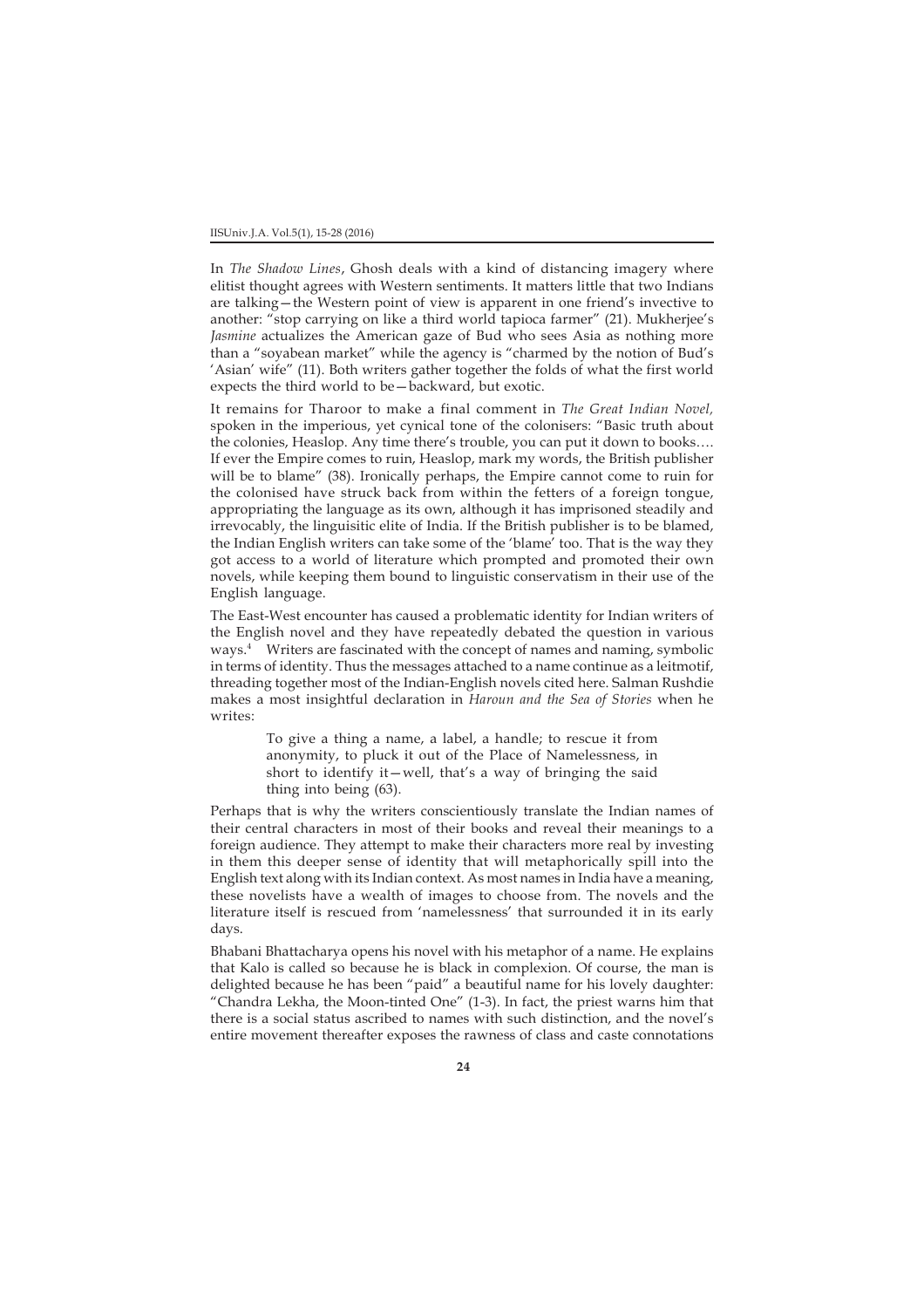in rural India. Similarly Mulk Raj Anand too elevates another daughter's name in his novel where 'Leila' means a romantic game:

> It was all in a play, *Leila*. He recalled that it was the vision of this enchantment in his mind… the smile on his daughter's face when she was a babe that had inspired him to give her that name" (63).

It probably matters little to these novelists that their domestic audience can understand the associations they are making regarding the choice of a first name. They still need to reaffirm for themselves that they are speaking in a creative voice and the literature itself has a purpose to fulfill in worlds beyond India. Perhaps that is the reason for Malgonkar's name for the ruling dynasty— "Bedar/ the one without fear" which establishes self-confidence that the Indian novelist in the twentieth century still needs to be recognized 'fearlessly' in the international literary genre.

When Markandaya's Mohini chooses the name Rabindranath for her princely son, it is a tribute to indigenous literature, Bengali literature which already existed but was also developing its identity in the early twentieth century. Mohini explains that "It's the name of a poet, who is also a great man" (41). What is left unsaid is that Tagore brought the first powerful recognition of the West to modern Indian literature with the Nobel Prize for *Gitanjali* received in 1908.

Desai's novel *In Custody* concentrates upon the language conflict between Urdu and Hindi. She symbolizes the prospect of fame and recognition with a number of significant metaphors attached to the poet, Nur whose name means light. The narrator Deven combines the meaning of this name with another Indian metaphor—that of the comet that indicates fate or [mis]fortune. Thus Nur is "the light that blazes in the centre and sends its rays to all corners of the world"—and later the dying poet is "the comet he was seeing, swift and pale in the dark like a bird of the night" (17). Because Khushwant Singh is dealing with horrifying images of communal atrocities, he chooses the name Iqbal/fame for the one character that should represent secularism. This is a name common to all three religious communities—Hindu, Sikh and Muslim. Indian names therefore contain messages that speak of enlightenment and unity. Such meaningful names also represent the dreams of Indian writers seeking recognition from an international audience as they make tentative experiments with innovative language.

Other Indian English authors also translate and use kinship terms quite frequently in their texts. Sahgal explains "Didi/older sister" first and then has her Dutch heroine being called "Tantanna" by the entire hillside community, except the foreigners. As the word establishes the relationship between Aunt Anna and the native Indians, Sahgal could be symbolizing the wish that the Indian-English novel bears the same bond of being a younger sibling of several literatures in the English language—at the centre of the Empire and at its margins.

Ghosh also introduces his novel with a metaphor of name-calling; that is, the narrator calls his grandmother's sister "Mayadebi" with a rare familiarity instead of the customary Mayathakuma ('thakuma' being the equivalent of grandmother in Bengali). He extends the meaning further as he says that respectful kinship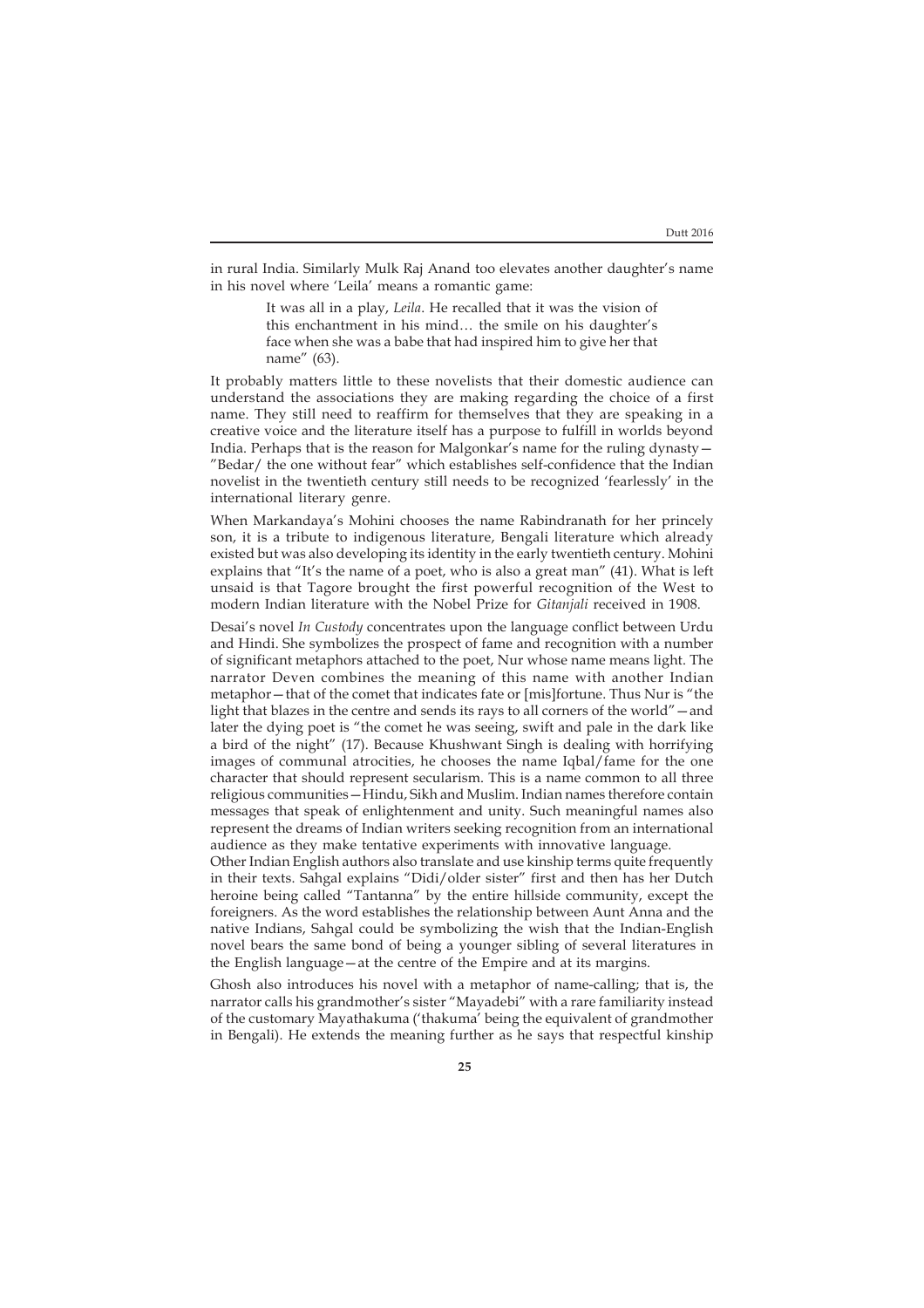terms diminish her worth in his eyes for it is "something so arbitrary and unimportant as a blood relationship" (3). Such an explanation is intended to establish intrinsic appropriation of the English language which does not assert blood-bonds through kinship terms. Indian English writers are not outsiders to the English language and Ghosh shows an affinity for the first name salutation which is truly British, discarding the one that is old-fashioned and Indian.

Once again, changing Valli's name to "Vyakulamary, Mary Anxious for her Child," Gopal Gandhi pays a tribute to the Christian missionaries who spread English education during colonial rule. The combined image of Eastern and Western words in a single name gives meaning to a style these Indian English authors wish to convey. Thus Deshpande's heroine is Jaya for victory, named such for she is born on the day World War II began. The narrator introspects that no one but her father could have shown this sort of optimism in the face of all odds. As a symbol, this optimism is necessary for writers moving towards their own stylistic victory in terms of an Indian English idiom for their novels.

Chatterjee goes into a lengthy explanation of his narrator Agastya's name, referring him back to the Indian sage of the epics—and then relating it to the English month of August. Besides, an 'august' persona would indeed be sagelike too. Chatterjee is holding together the two essential features of Indian English prose, its traditional heritage merging with the language from across the seas. Both traditions belong indisputably to the writer, just as both names belong fully to the above narrator too.

Krishna Rao affirms the dual representation of an Indian experience couched in "a new idiom and a new style capable of absorbing ideas from the East and the West" (5). Therefore when Amitav Ghosh keeps his narrator nameless, he signifies Indian English writer seeking their niche within so many literatures in English. Indian writers of English have continued to engage in their search for a new voice which would bring its discourse communities of urban elite into a transaction with the changing order of English expression, taking them towards greater linguistic freedom.

## **Endnotes**

- 1 The narrators or 'sutradhars' are there in plays like Abhigyana Shakuntalam, in the Tales of Betal and in the Mahabharata to negotiate gaps between the thoughts of the protagonists and the events in which they are placed, and explain the same to their audience.
- 2 This essay is a section from the research conducted by the author on the ways in which loan words from Indian languages, translation of cultural imagery, and syntax changes have been used to customize the Indian English novel in the twentieth century—prior to and in the decades following Independence. The study included 17 novels by Indian English writers and these were compared to novels written by British authors writing about Indian and Nigerian authors writing about the Ibo culture. A wide variety of examples relating to the culture-specific images are given in this essay.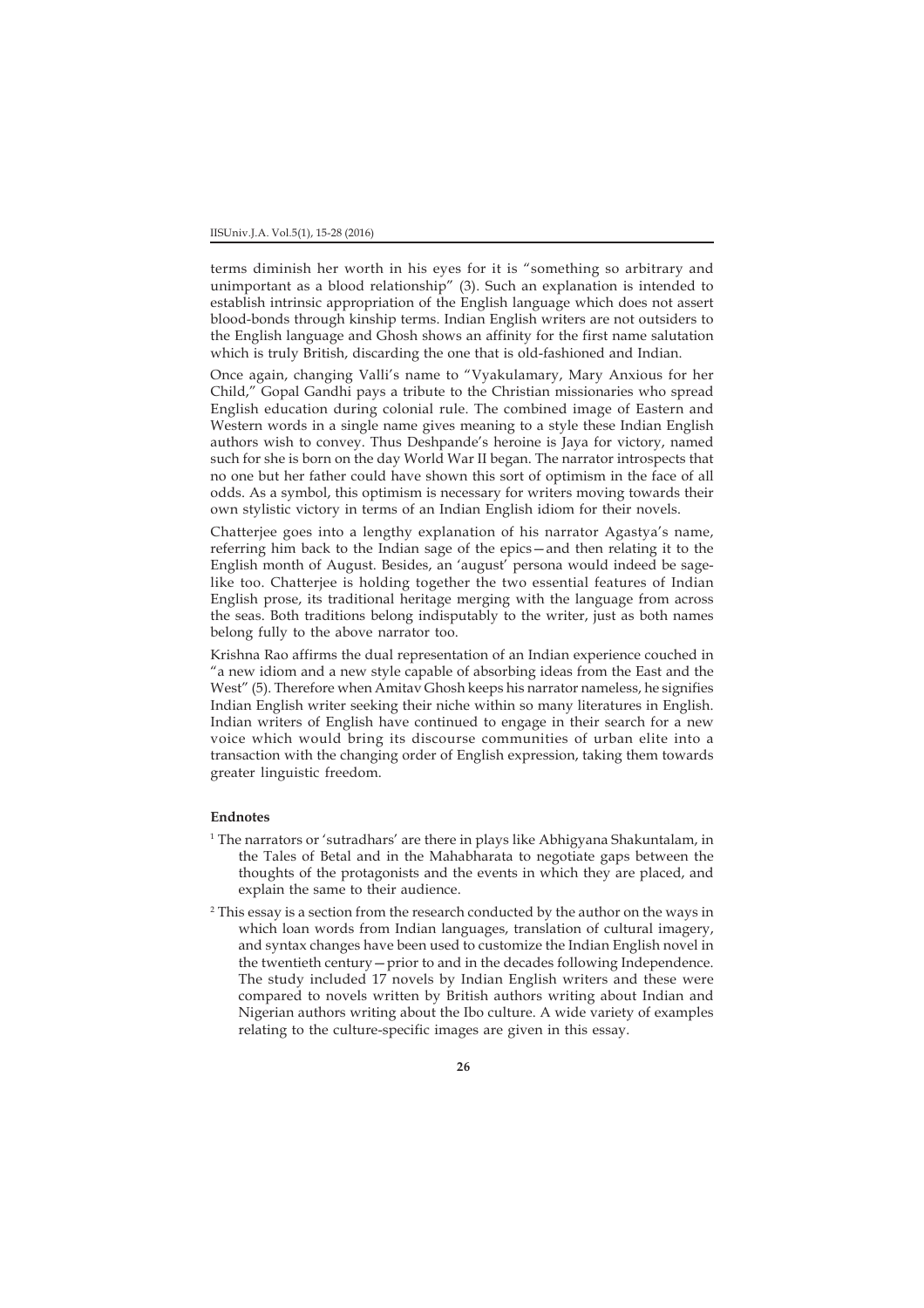- 3 In a different context, George Orwell wrote: "DYING METAPHORS. A newly invented metaphor assists thought by evoking a visual image, while on the other hand a metaphor which is technically 'dead' (e. g. iron resolution) has in effect reverted to being an ordinary word and can generally be used without loss of vividness."
- 4 Arguments ensued from the baptism, classification and categorization of this 'other' literature in English. Critics such as K.R.S. Iyengar, M.N. Naik, V. Gokak and Meenakshi Mukherjee have debated whether these novels should be called Indo-English, Indian English, Anglo-Indian or Indo-Anglian to keep it distinct from the regional literatures of India. Descriptive terms such as 'colonial' and 'commonwealth' further complicate the debate because there are several English literatures from other countries too like Australia, Canada, the Caribbean, the Far East and the African countries that can be classified likewise.

## **References**

- Achebe, C. *Arrow of God*. London: Heinemann African Writers Series, 1964. Print.
- Achebe, C. "The African Writers and the English Language." In *Morning Yet on Creation Day*. London: Heinemann Educational Books, 1975. Print.
- Alexander, M. *Nampally Road*. San Fransisco: Mercury House, 1991. Print.
- Anand, M. R. *Two Leaves and a Bud*. New York: Liberty Press. 1954. Print.
- Barthes, R. *The Death of the Author, Image-Music-Text*. Trans. S. Heath. New York: Hill & Wang, 1966. Print.
- Bhattacharya, B. *He Who Rides a Tiger*. Liverpool: Lucas Publications, 1988. Print.
- Chatterjee, U. *English August: An Indian Story*. London: Faber & Faber, 1988. Print.
- Desai, A. *In Custody*. New York: Harper & Row, 1984. Print.
- Deshpande, S. *That Long Silence*. London: Virago Press, 1988. Print.
- Forster, E. M. *A Passage to India*. New York: Harcourt, Brace Jovanovich, 1952. Print.
- Gandhi, G. *Refuge*. Delhi: Ravi Dayal, 1989. Print.
- Ghosh, A. *The Shadow Lines*. London: Bloomsbury Publishing, 1988. Print.
- Gokak, V.K. (Ed.). *English in India: Its Present and Future*. Bombay: Asia Publishing House, 1964. Print.
- Iyengar, K.R.S. *Indian Writing in English*. New Delhi: Sterling, 1973. Print.
- Jhabvala, R.P. *The Nature of Passion*. New York: Anian & Schuster Inc, 1956. Print.